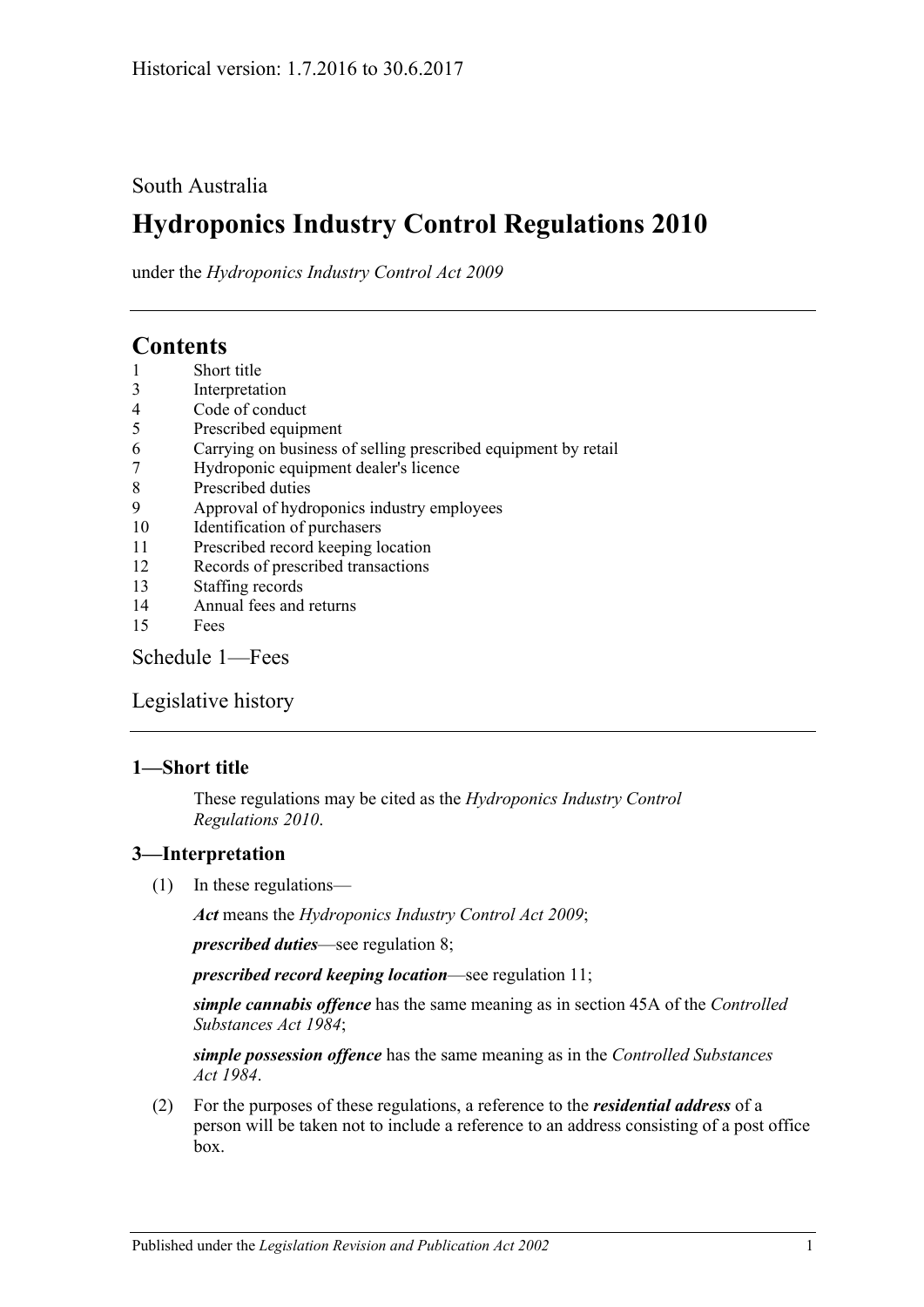#### <span id="page-1-0"></span>**4—Code of conduct**

- (1) The Minister may, from time to time, by notice in the Gazette, publish or adopt a code of practice to be followed by licence holders in relation to the sale of prescribed equipment by retail.
- (2) A licence holder must not contravene a code of practice published or adopted under this regulation.

Maximum penalty: \$2 500.

Expiation fee: \$210.

#### <span id="page-1-4"></span><span id="page-1-1"></span>**5—Prescribed equipment**

For the purposes of the definition of *prescribed equipment* in section 3 of the Act, the following hydroponic equipment is declared to be prescribed equipment:

- (a) metal halide lights, high pressure sodium lights and mercury vapour lights of 400 watts or greater;
- (b) ballast boxes designed or intended for use in association with a light of a kind referred to in [paragraph](#page-1-4) (a);
- (c) devices (including control gear, lamp mounts and reflectors) designed to amplify light or heat and capable of being used in association with a light of a kind referred to in [paragraph](#page-1-4) (a);
- (d) carbon filters designed to filter air within a room, or from 1 area of a building to another or to outside;
- (e) units designed to contain plants and rotate around a light source so that the plants grow hydroponically while being exposed to a consistent degree of light or heat or both.

#### <span id="page-1-2"></span>**6—Carrying on business of selling prescribed equipment by retail**

For the purposes of section 4(1)(b) of the Act, the amount of \$2 400 is prescribed.

#### <span id="page-1-3"></span>**7—Hydroponic equipment dealer's licence**

- (1) For the purposes of section  $11(2)(c)$  of the Act, each director of an applicant must be identified by the applicant providing to the Commissioner, in a manner and form determined by the Commissioner—
	- (a) the full name, residential address and date of birth of each director of the applicant; and
	- (b) any other information reasonably required by the Commissioner for the purpose of verifying the identity of each director of the applicant.
- (2) For the purposes of section  $11(2)(d)(iii)$  of the Act, any other information reasonably required by the Commissioner for the purposes of determining the relevant application for a hydroponic equipment dealer's licence is prescribed.
- (3) For the purposes of section  $11(4)(a)(i)$  and  $(b)(i)$  of the Act, the following offences are prescribed:
	- (a) an offence against the Act, or a law of the Commonwealth or another State or Territory corresponding to the Act;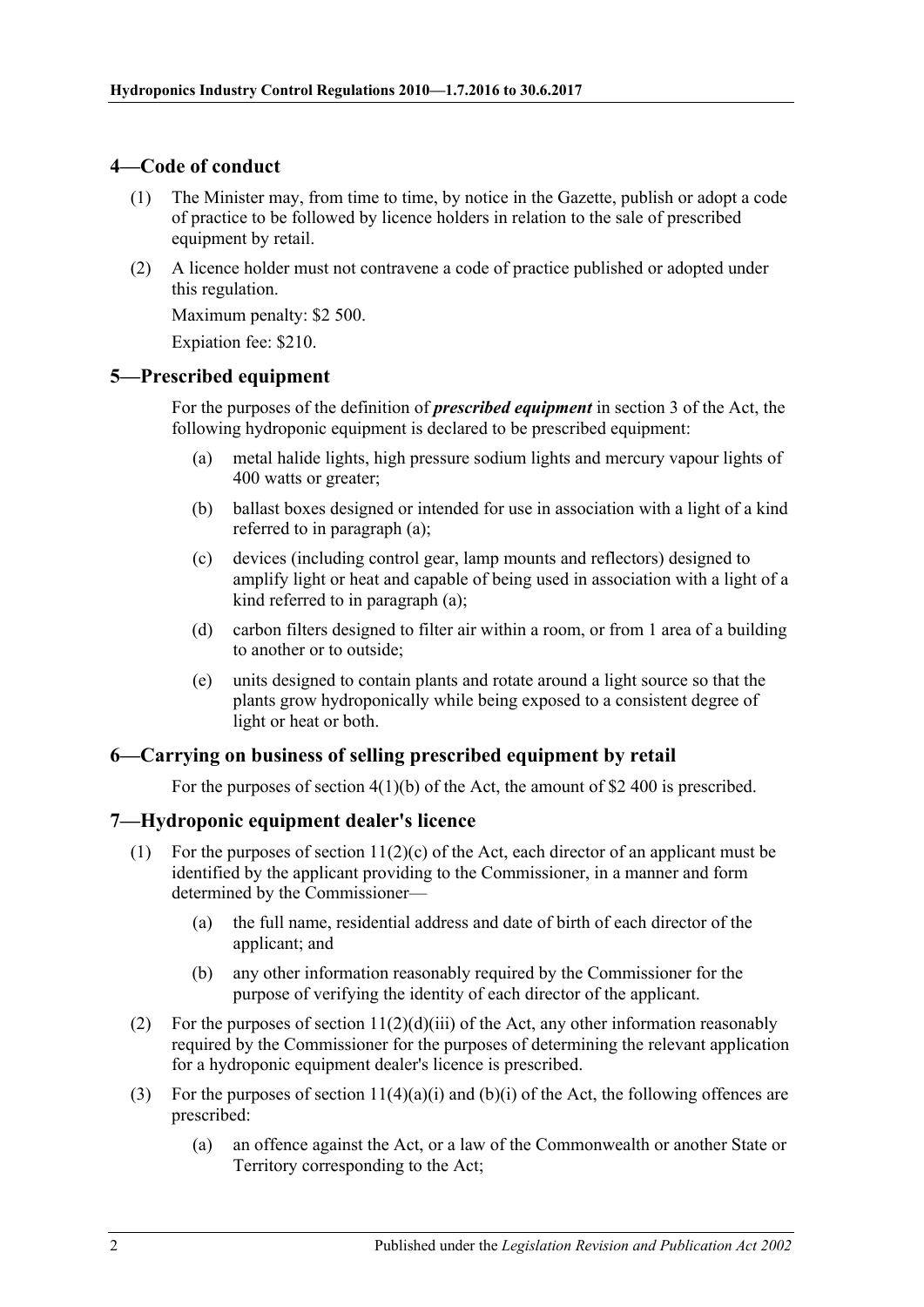- (b) an offence (other than a simple possession offence or a simple cannabis offence) against Part 5 of the *[Controlled Substances Act](http://www.legislation.sa.gov.au/index.aspx?action=legref&type=act&legtitle=Controlled%20Substances%20Act%201984) 1984*;
- (c) an offence (other than an offence corresponding to a simple possession offence or a simple cannabis offence) against a law of the Commonwealth or of another State or Territory corresponding to Part 5 of the *[Controlled](http://www.legislation.sa.gov.au/index.aspx?action=legref&type=act&legtitle=Controlled%20Substances%20Act%201984)  [Substances Act](http://www.legislation.sa.gov.au/index.aspx?action=legref&type=act&legtitle=Controlled%20Substances%20Act%201984) 1984*;
- (d) an offence against section 17A, 17B or 17C of the *[Controlled Substances](http://www.legislation.sa.gov.au/index.aspx?action=legref&type=act&legtitle=Controlled%20Substances%20Act%201984)  Act [1984](http://www.legislation.sa.gov.au/index.aspx?action=legref&type=act&legtitle=Controlled%20Substances%20Act%201984)*;
- (e) an offence against a law of the Commonwealth or of another State or Territory corresponding to section 17A, 17B or 17C of the *[Controlled](http://www.legislation.sa.gov.au/index.aspx?action=legref&type=act&legtitle=Controlled%20Substances%20Act%201984)  [Substances Act](http://www.legislation.sa.gov.au/index.aspx?action=legref&type=act&legtitle=Controlled%20Substances%20Act%201984) 1984*;
- (f) an offence against section 9B of the *[Summary Offences Act](http://www.legislation.sa.gov.au/index.aspx?action=legref&type=act&legtitle=Summary%20Offences%20Act%201953) 1953*;
- (g) conspiracy to commit, or an attempt to commit, an offence referred to in a preceding paragraph.

#### <span id="page-2-0"></span>**8—Prescribed duties**

For the purposes of the Act, a person carries out *prescribed duties* in relation to the sale of prescribed equipment by retail if the person—

- $(a)$
- (i) sells, or takes any part in the sale of, prescribed equipment by retail pursuant to a hydroponic equipment dealer's licence; or
- (ii) purchases or orders prescribed equipment for, or on behalf of, the holder of a hydroponic equipment dealer's licence; or
- (iii) provides services of any kind in relation to the sale of prescribed equipment to a customer or potential customer of the holder of a hydroponic equipment dealer's licence,

whether the licence holder is the person's employer or otherwise; or

(b) being an employee of the holder of a hydroponic equipment dealer's licence, delivers prescribed equipment to, or for, or on behalf of, the licence holder.

#### <span id="page-2-1"></span>**9—Approval of hydroponics industry employees**

- (1) For the purposes of section  $17(2)(c)(ii)$  of the Act, any other information reasonably required by the Commissioner for the purposes of determining the relevant application for approval as a hydroponics industry employee is prescribed.
- (2) For the purposes of section 17(4)(a) of the Act, the following offences are prescribed:
	- (a) an offence against the Act, or a law of the Commonwealth or another State or Territory corresponding to the Act;
	- (b) an offence (other than a simple possession offence or a simple cannabis offence) against Part 5 of the *[Controlled Substances Act](http://www.legislation.sa.gov.au/index.aspx?action=legref&type=act&legtitle=Controlled%20Substances%20Act%201984) 1984*;
	- (c) an offence (other than an offence corresponding to a simple possession offence or a simple cannabis offence) against a law of the Commonwealth or of another State or Territory corresponding to Part 5 of the *[Controlled](http://www.legislation.sa.gov.au/index.aspx?action=legref&type=act&legtitle=Controlled%20Substances%20Act%201984)  [Substances Act](http://www.legislation.sa.gov.au/index.aspx?action=legref&type=act&legtitle=Controlled%20Substances%20Act%201984) 1984*;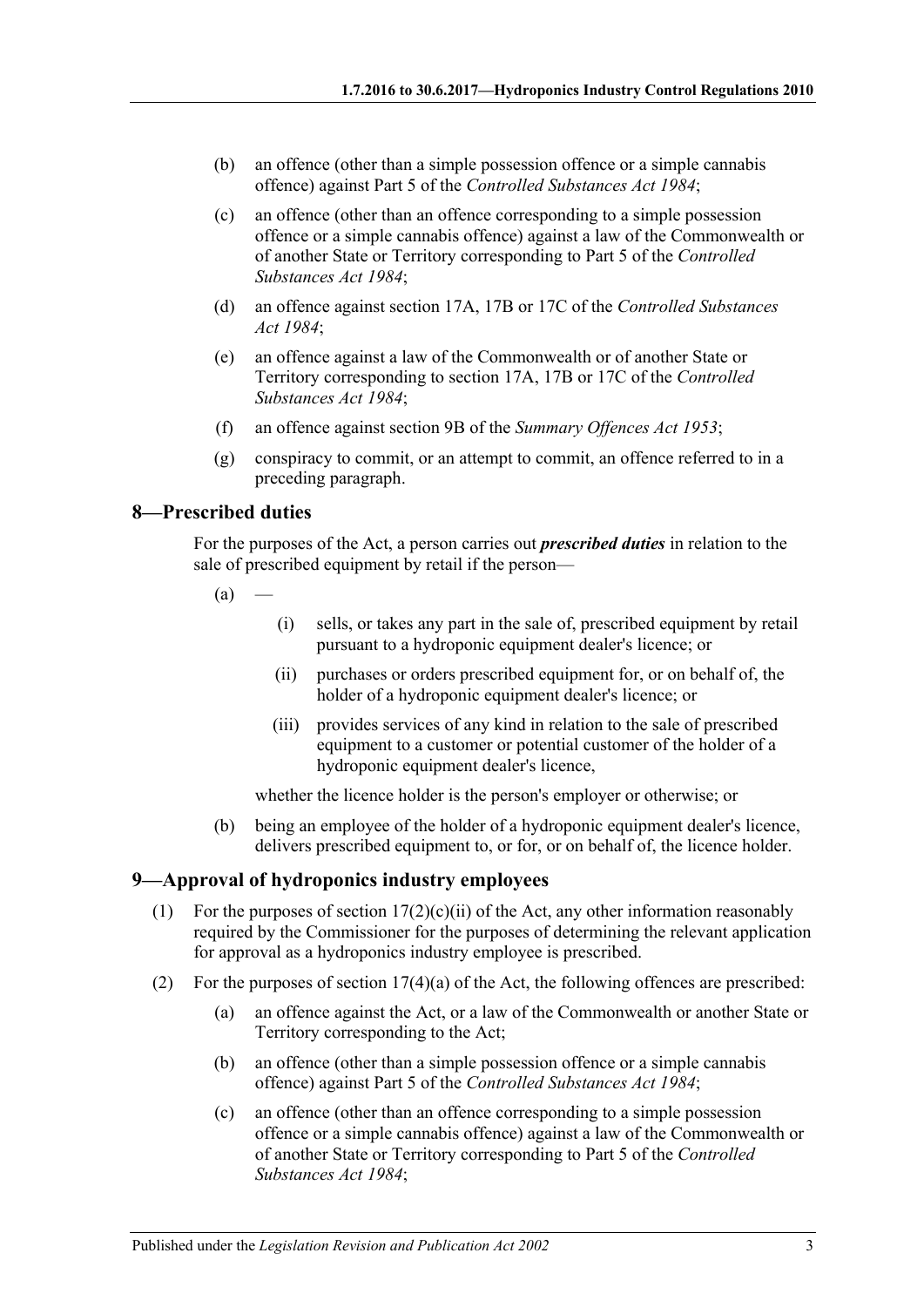- (d) an offence against section 17A, 17B or 17C of the *[Controlled Substances](http://www.legislation.sa.gov.au/index.aspx?action=legref&type=act&legtitle=Controlled%20Substances%20Act%201984)  Act [1984](http://www.legislation.sa.gov.au/index.aspx?action=legref&type=act&legtitle=Controlled%20Substances%20Act%201984)*;
- (e) an offence against a law of the Commonwealth or of another State or Territory corresponding to section 17A, 17B or 17C of the *[Controlled](http://www.legislation.sa.gov.au/index.aspx?action=legref&type=act&legtitle=Controlled%20Substances%20Act%201984)  [Substances Act](http://www.legislation.sa.gov.au/index.aspx?action=legref&type=act&legtitle=Controlled%20Substances%20Act%201984) 1984*;
- (f) an offence against section 9B of the *[Summary Offences Act](http://www.legislation.sa.gov.au/index.aspx?action=legref&type=act&legtitle=Summary%20Offences%20Act%201953) 1953*;
- (g) conspiracy to commit, or an attempt to commit, an offence referred to in a preceding paragraph.

#### <span id="page-3-0"></span>**10—Identification of purchasers**

For the purposes of section 21 of the Act, a purchaser produces identification that complies with this regulation if the identification consists of—

- (a) 1 of the following kinds of identification:
	- (i) a current photographic driver's licence issued under the *[Motor](http://www.legislation.sa.gov.au/index.aspx?action=legref&type=act&legtitle=Motor%20Vehicles%20Act%201959)  [Vehicles Act](http://www.legislation.sa.gov.au/index.aspx?action=legref&type=act&legtitle=Motor%20Vehicles%20Act%201959) 1959* or under a corresponding law of another State or a Territory;
	- (ii) a passport issued by the Commonwealth or under the law of another country, bearing a photograph of the person (being a current passport or a passport that has been expired for not more than 2 years);
	- (iii) a current photographic Proof of Age card issued by the Registrar of Motor Vehicles or by a corresponding public authority of the Commonwealth or another State or a Territory;
	- (iv) a current photographic firearms licence;
	- (v) a current photographic licence or photographic permit issued under a law of the Commonwealth or a State or Territory;
	- (vi) a photographic student identification card issued by an Australian educational institution; and
- (b) 2 of the following kinds of identification:
	- (i) a certified copy of, or extract from, a register of births kept under an Australian law, or under the law of the country in which the purchaser was born;
	- (ii) a document issued or addressed to the purchaser by the Commonwealth or a State or Territory;
	- (iii) a document showing the name and residential address of the purchaser issued by a public utility, a bank or credit union or a similar body;
	- (iv) an identification card in the purchaser's name issued by the person's employer;
	- (v) an identification card in the purchaser's name issued by a professional or trade association;
	- (vi) any other document determined by the Commissioner to be a document included in the ambit of this paragraph.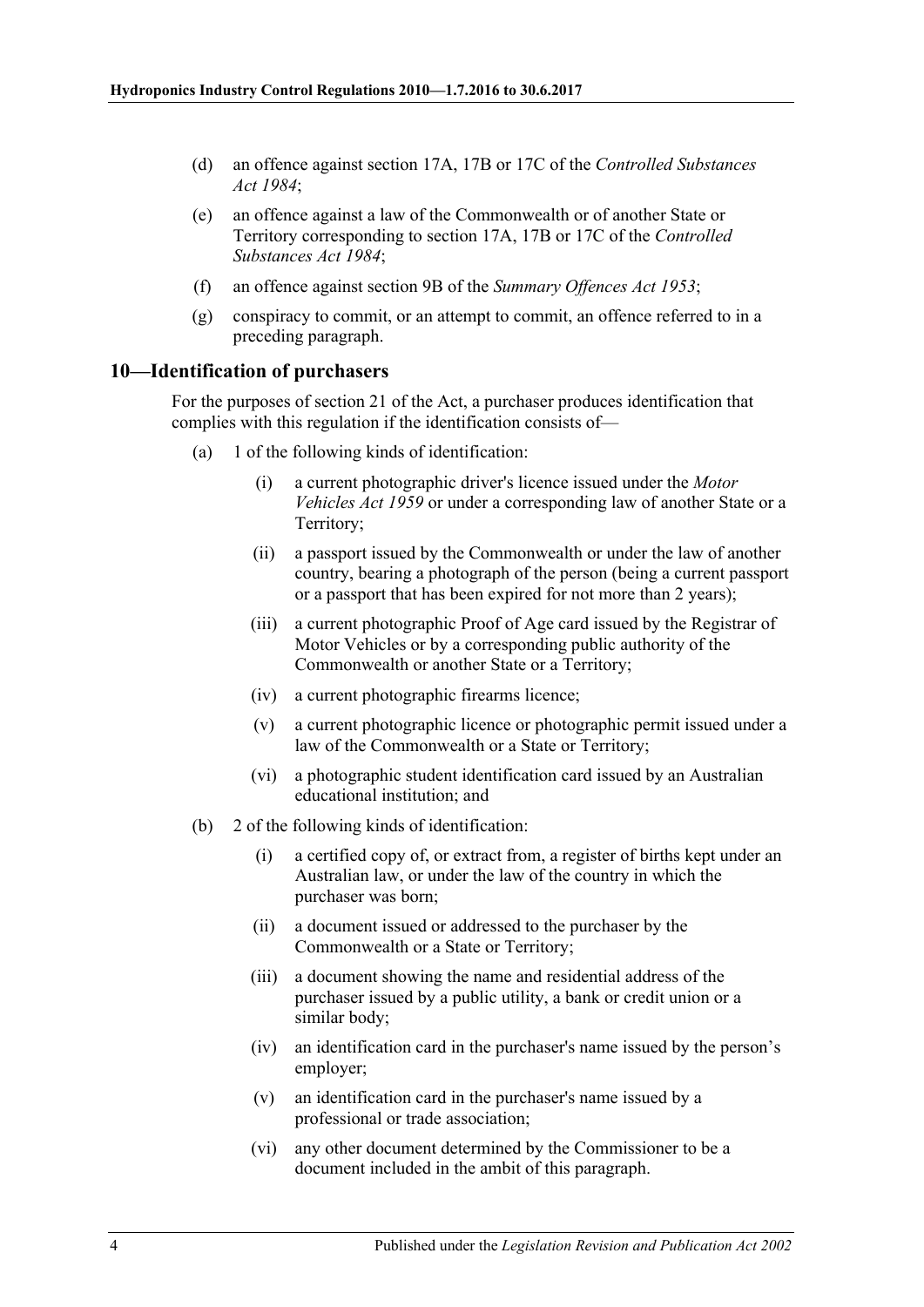#### <span id="page-4-0"></span>**11—Prescribed record keeping location**

- (1) For the purposes of these regulations, the *prescribed record keeping location* of a licence holder will be taken to be—
	- (a) in the case of a licence holder carrying on the business of selling prescribed equipment by retail at particular premises—those premises; or
	- (b) in any other case—the premises specified by the Commissioner by notice in writing given to the licence holder.
- (2) A licence holder must not change his or her prescribed record keeping location except with the written approval of the Commissioner (which must not be unreasonably withheld).

#### <span id="page-4-1"></span>**12—Records of prescribed transactions**

- <span id="page-4-5"></span><span id="page-4-4"></span><span id="page-4-2"></span>(1) For the purposes of section 23(1) of the Act, the following information is required:
	- (a) the name, address and business name (if any) of the licence holder;
	- (b) the place at which the prescribed transaction occurred;
	- (c) the date and time of the prescribed transaction;
	- (d) a description of the prescribed equipment involved in the transaction (including, to avoid doubt, the quantity of prescribed equipment involved in the transaction);
	- (e) if the prescribed transaction was a sale of prescribed equipment—
		- (i) the full name, residential address and date of birth of the purchaser of the prescribed equipment; and
		- (ii) details of the identification produced by the purchaser for the purposes of compliance with section 21 of the Act; and
		- (iii) the name of the person to whom the purchaser produced the identification;
	- (f) if the prescribed transaction was a purchase of prescribed equipment—the name and address of the person from whom the prescribed equipment was purchased;
	- (g) the name of each approved person who takes part in the prescribed transaction.
- <span id="page-4-3"></span>(2) A licence holder must keep the information required to be kept under section 23(1) of the Act—
	- (a) at the licence holder's prescribed record keeping location; and
	- (b) for a period of not less than 7 years after the date on which the record is made.
- (3) The information required to be kept under section 23(1) of the Act may be kept in written or electronic form.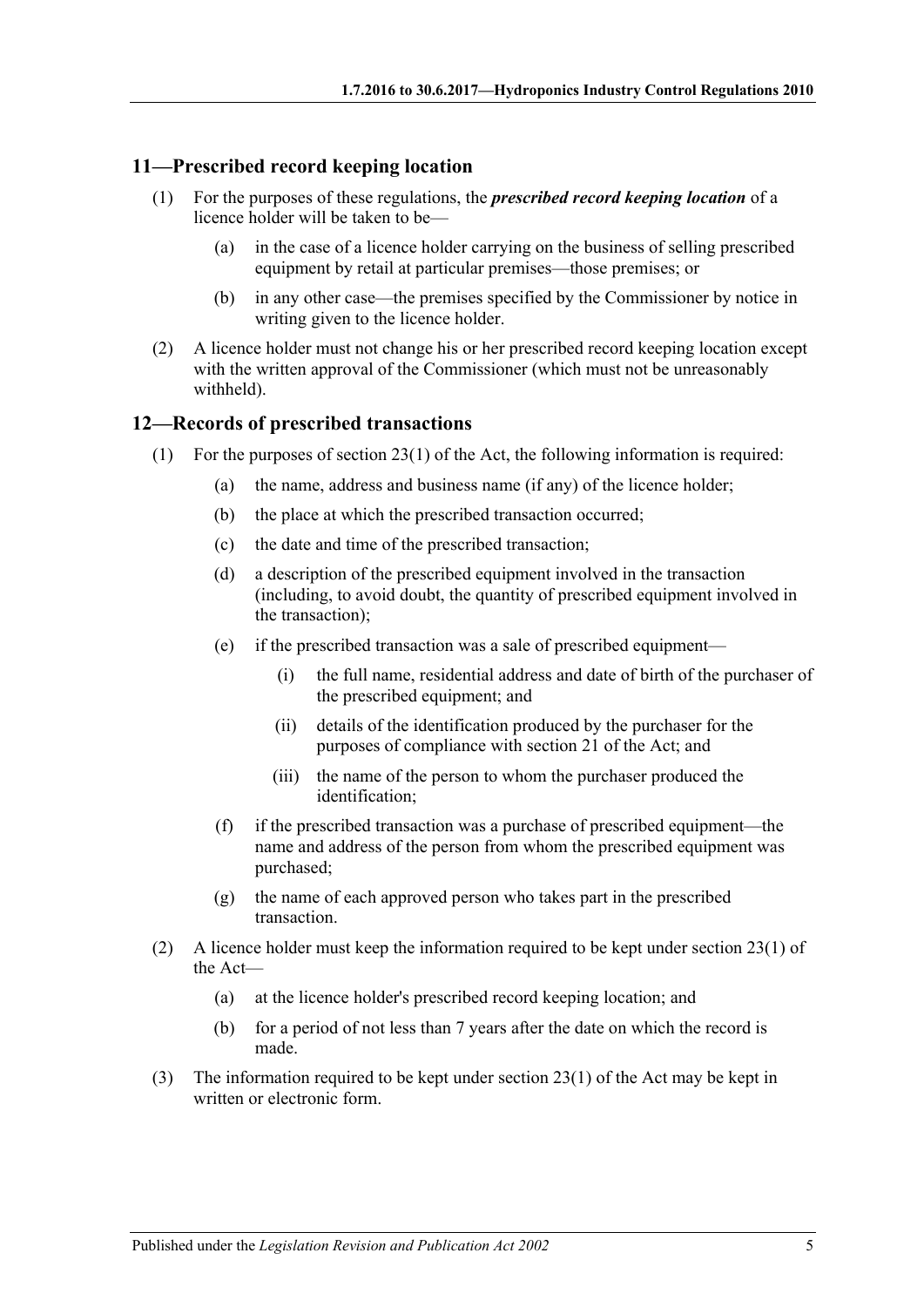- (4) For the purposes of section 23(3) of the Act, the *prescribed particulars* in respect of a prescribed transaction is—
	- (a) in the case of a prescribed transaction consisting of the purchase of prescribed equipment—the information referred to in [subregulation](#page-4-2) (1)(c) and [\(f\);](#page-4-3) or
	- (b) in any other case—the information referred to in [subregulation](#page-4-4)  $(1)(a)$  to  $(e)$ (inclusive).
- (5) For the purposes of section 23(3) of the Act, the prescribed particulars in respect of a prescribed transaction must be transferred to the Commissioner in accordance with the following provisions:
	- (a) the prescribed particulars must be transferred to the Commissioner within 72 hours of the prescribed transaction occurring;
	- (b) the prescribed particulars must be transferred to the Commissioner in a manner and form determined from time to time by the Commissioner by notice in the Gazette.

#### <span id="page-5-0"></span>**13—Staffing records**

- (1) For the purposes of section 24 of the Act, a licence holder must make a record of the full name, date of birth and residential address of each person working in, or for the purposes of, the licence holder's business (whether or not the person is an approved person).
- (2) A licence holder must keep a record required to be kept under section 24 of the Act—
	- (a) at the licence holder's prescribed record keeping location; and
	- (b) for a period of not less than 7 years after the date on which the record is made.

#### <span id="page-5-2"></span><span id="page-5-1"></span>**14—Annual fees and returns**

- (1) An applicant for the issue of a hydroponics equipment dealer's licence, or for approval as a hydroponics industry employee, must, at the time of application, pay to the Commissioner the annual fee fixed by these regulations that would be payable if the application were granted.
- (2) If an application referred to in [subregulation](#page-5-2) (1) is not granted by the Commissioner, the Commissioner must refund the annual fee paid under that subregulation to the applicant.
- (3) Each licence holder, and each approved person, must, in each year—
	- (a) pay to the Commissioner the annual fee fixed by these regulations; and
	- (b) lodge with the Commissioner a return in the manner and form required by the Commissioner.
- (4) Each licence holder, and each approved person, must pay the annual fee and lodge the return on or before—
	- (a) the last day of the month in each year nominated in writing to the licence holder or person by the Commissioner; or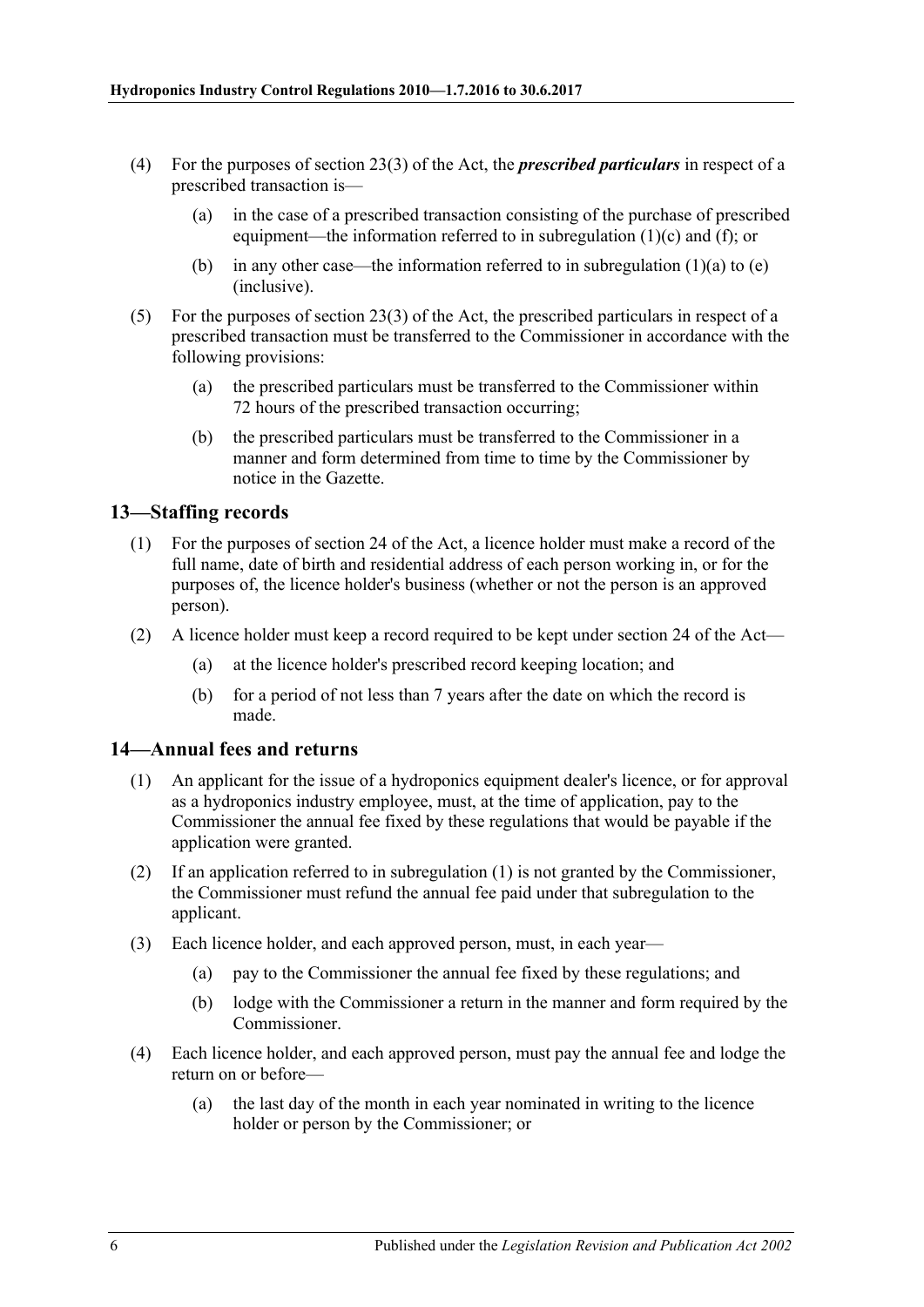- (b) if the Commissioner does not nominate a month—the last day of the month in each year that is the same month as the month in which the licence holder's licence was granted, or the person approved.
- <span id="page-6-2"></span>(5) If a licence holder or approved person fails to pay the annual fee or lodge the return in accordance with this regulation, the Commissioner may, by notice in writing, require the licence holder or person to make good the default and, in addition, to pay to the Commissioner the amount fixed by these regulations as a penalty for default.
- (6) If the licence holder or approved person fails to comply with a notice under [subregulation](#page-6-2) (5) within 28 days after service of the notice, the licence holder's licence or the person's approval (as the case requires) is revoked.

#### <span id="page-6-0"></span>**15—Fees**

The fees set out in [Schedule](#page-6-1) 1 are prescribed for the purposes set out in that Schedule.

# <span id="page-6-1"></span>**Schedule 1—Fees**

| 1 Application for hydroponic equipment dealer's licence— |                                                             |       |  |  |  |
|----------------------------------------------------------|-------------------------------------------------------------|-------|--|--|--|
| (a)                                                      | if the applicant is a body corporate                        | \$740 |  |  |  |
| (b)                                                      | if the applicant is a natural person                        | \$457 |  |  |  |
|                                                          | 2 Application for approval as hydroponics industry employee | \$457 |  |  |  |
|                                                          | 3 Annual fee for licence holders—                           |       |  |  |  |
| (a)                                                      | if the licence holder is a body corporate                   | \$812 |  |  |  |
| (b)                                                      | if the licence holder is a natural person                   | \$621 |  |  |  |
| \$296<br>4 Annual fee for approved person                |                                                             |       |  |  |  |
| \$170<br>5 Penalty for default (regulation $14(5)$ )     |                                                             |       |  |  |  |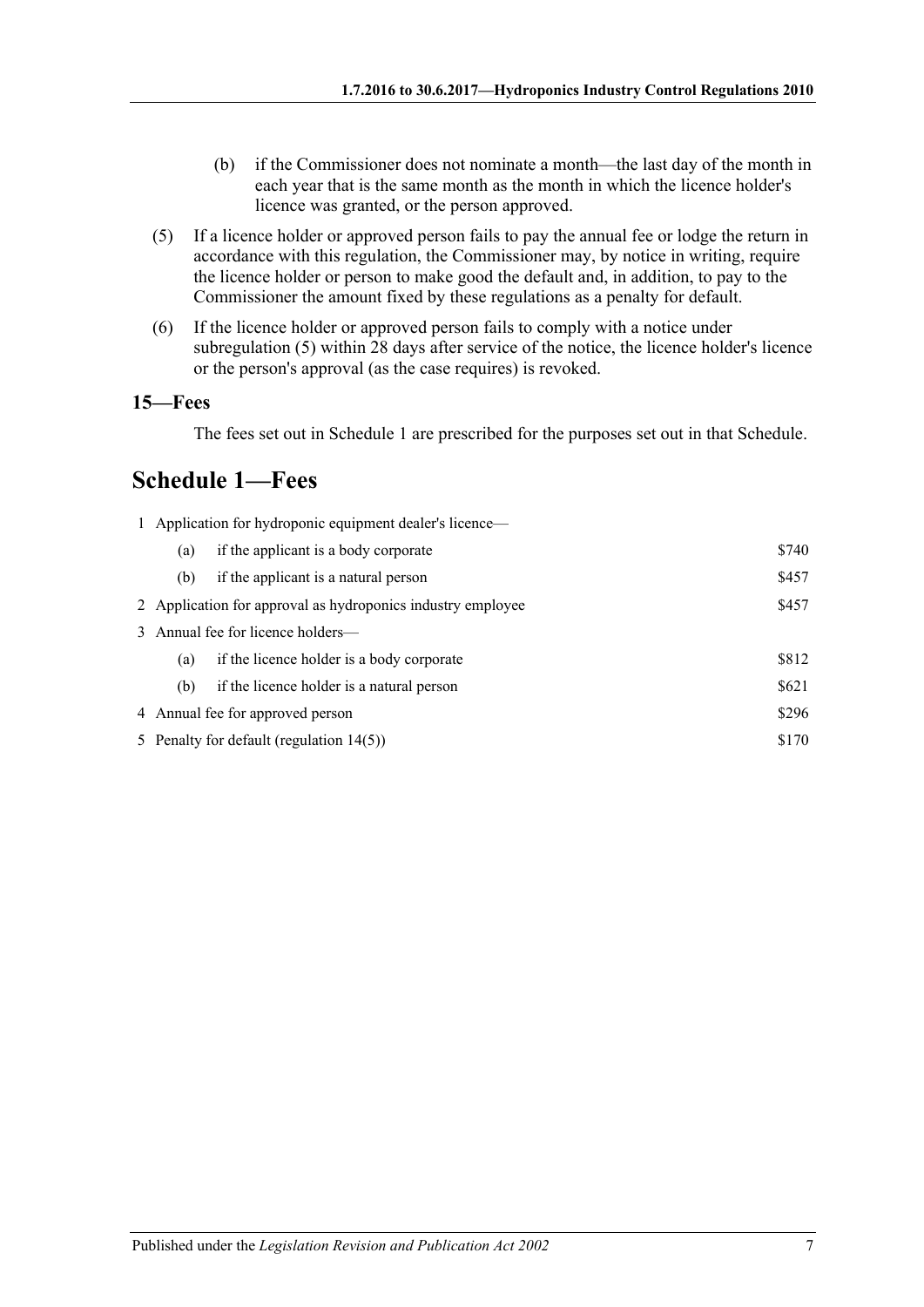# <span id="page-7-0"></span>**Legislative history**

#### **Notes**

- Variations of this version that are uncommenced are not incorporated into the text.
- Please note—References in the legislation to other legislation or instruments or to titles of bodies or offices are not automatically updated as part of the program for the revision and publication of legislation and therefore may be obsolete.
- Earlier versions of these regulations (historical versions) are listed at the end of the legislative history.
- For further information relating to the Act and subordinate legislation made under the Act see the Index of South Australian Statutes or www.legislation.sa.gov.au.

### **Principal regulations and variations**

New entries appear in bold.

| Year No |      | Reference               | Commencement     |
|---------|------|-------------------------|------------------|
| 2010 2  |      | Gazette 14.1.2010 p60   | $1.3.2010$ : r 2 |
| 2010    | 66   | Gazette 10.6.2010 p2726 | $1.7.2010$ : r 2 |
| 2011 51 |      | Gazette 9.6.2011 p2045  | $1.7.2011:$ r 2  |
| 2012 95 |      | Gazette 31.5.2012 p2398 | $1.7.2012$ : r 2 |
| 2013 50 |      | Gazette 6.6.2013 p2103  | $1.7.2013$ : r 2 |
| 2014    | - 89 | Gazette 19.6.2014 p2534 | $1.7.2014$ : r 2 |
| 2015    | 98   | Gazette 18.6.2015 p2658 | $1.7.2015$ : r 2 |
| 2016 69 |      | Gazette 23.6.2016 p2179 | $1.7.2016$ : r 2 |
| 2017    | 183  | Gazette 22.6.2017 p2485 | $1.7.2017$ : r 2 |
|         |      |                         |                  |

## **Provisions varied**

New entries appear in bold.

Entries that relate to provisions that have been deleted appear in italics.

| Provision      | How varied                                                                                | Commencement |
|----------------|-------------------------------------------------------------------------------------------|--------------|
| r <sub>2</sub> | omitted under Legislation Revision and<br>Publication Act 2002                            | 1.7.2010     |
| Sch 1          | substituted by 66/2010 r 4                                                                | 1.7.2010     |
|                | substituted by 51/2011 r 4                                                                | 1.7.2011     |
|                | substituted by 95/2012 r 4                                                                | 1.7.2012     |
|                | substituted by 50/2013 r 4                                                                | 1.7.2013     |
|                | substituted by 89/2014 r 4                                                                | 1.7.2014     |
|                | substituted by 98/2015 r 4                                                                | 1.7.2015     |
|                | substituted by $69/2016$ r 4                                                              | 1.7.2016     |
| Sch 2          | expired: Sch 2 cl 4—omitted under Legislation<br><b>Revision and Publication Act 2002</b> | (2.6.2010)   |